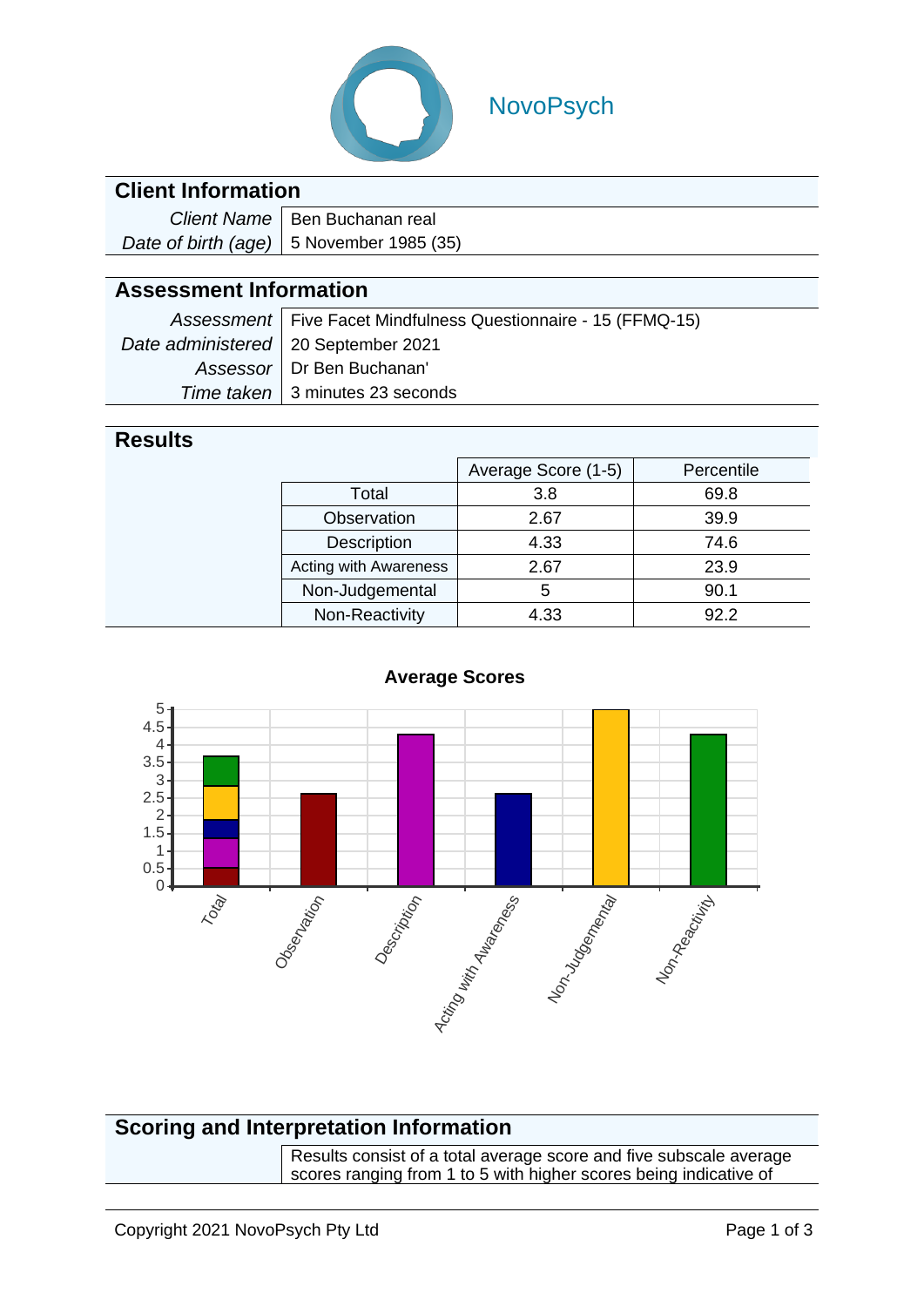

# NovoPsych

**Client Name** Ben Buchanan real

| Scoring and Interpretation Information (cont.) |                                                                                                                                                                                                                                                                                                                                                                                                                                                                                                                                                                                                                                                                                                                                                                                                                                                                                                                    |  |  |  |
|------------------------------------------------|--------------------------------------------------------------------------------------------------------------------------------------------------------------------------------------------------------------------------------------------------------------------------------------------------------------------------------------------------------------------------------------------------------------------------------------------------------------------------------------------------------------------------------------------------------------------------------------------------------------------------------------------------------------------------------------------------------------------------------------------------------------------------------------------------------------------------------------------------------------------------------------------------------------------|--|--|--|
|                                                | someone who is more mindful in their everyday life.                                                                                                                                                                                                                                                                                                                                                                                                                                                                                                                                                                                                                                                                                                                                                                                                                                                                |  |  |  |
|                                                | The five subscales are:                                                                                                                                                                                                                                                                                                                                                                                                                                                                                                                                                                                                                                                                                                                                                                                                                                                                                            |  |  |  |
|                                                | - Observation (items 1, 6, 11): how we see, feel, and perceive the<br>internal and external world around us and select the stimuli that<br>require our attention and focus.<br>- Description (items 2, 7, 12): the way we label our experiences and<br>express them in words to ourselves and others.<br>- Acting with Awareness (items 3, 8, 13): the movements we choose<br>after attending to the information present at the moment.<br>Determines whether we act out of quick judgment and get out of<br>'autopilot mode' before responding to a situation.<br>- Non-judgmental (items 4, 9, 14): ability to be non-judgmental<br>regarding our inner experience. It measures self-acceptance and<br>empathy for oneself and others.<br>- Non-reactivity (items 5, 10, 15): active detachment from negative<br>thoughts and emotions so that we can accept their existence and<br>choose not to react to them. |  |  |  |
|                                                | Percentiles are also computed in comparison to ethnically diverse<br>College students (Kim et al., 2021). Interpretation via percentiles can<br>be helpful to contextualise a respondent's pattern of responding in<br>comparison to a non-clinical, ethnically diverse population. For<br>example, a score at the 50th percentile is indicative of an average<br>level of mindfulness for a non-clinical individual.                                                                                                                                                                                                                                                                                                                                                                                                                                                                                              |  |  |  |

## **Client Responses**

|   |                                                                                                                                        | Never or very<br>rarely true | Rarely true | Sometimes<br>true | Often true | Very often or<br>always true |
|---|----------------------------------------------------------------------------------------------------------------------------------------|------------------------------|-------------|-------------------|------------|------------------------------|
|   | When I take a shower or a bath, I<br>stay alert to the sensations of water<br>on my body.                                              |                              |             |                   |            |                              |
| 2 | I'm good at finding words to<br>describe my feelings.                                                                                  |                              |             |                   |            | 5                            |
| 3 | I don't pay attention to what I'm<br>doing because I'm daydreaming,<br>worrying, or otherwise distracted.                              | 5                            |             | 3                 |            |                              |
| 4 | I believe some of my thoughts are<br>abnormal or bad and I shouldn't<br>think that way.                                                | 5                            |             |                   | 2          |                              |
| 5 | When I have distressing thoughts or images,<br>I "step back" and am aware of the thought<br>or image without getting taken over by it. |                              | 2           |                   |            | 5                            |
| 6 | I notice how foods and drinks affect<br>my thoughts, bodily sensations, and<br>emotions.                                               |                              |             |                   |            |                              |
| 7 | I have trouble thinking of the right<br>words to express how I feel about<br>things.                                                   | 5                            |             |                   |            |                              |